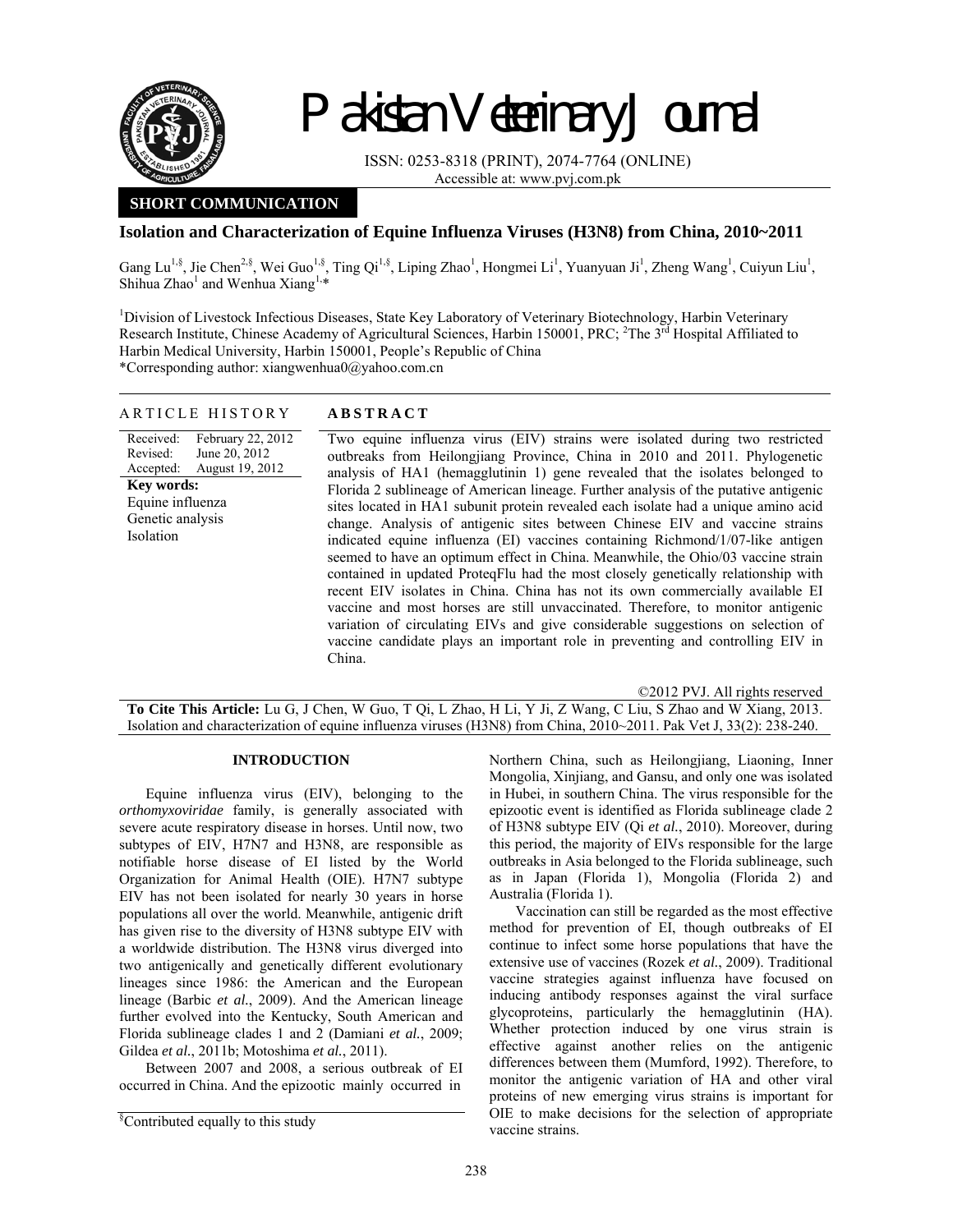### **MATERIALS AND METHODS**

**Sample, virus isolation and sequencing**: Two restricted outbreaks in two different herds of Heilongjiang Province in China were observed in 2010 and 2011. The infected horses presented clinical sighs of cough, high fever, serious nasal discharge and dyspnea. Nasal swab samples were processed for virus isolation in 9-10-day old Specific Pathogen Free (SPF) embryonated chicken eggs. Meanwhile, viral RNA was directly extracted from the nasal swabs samples and subjected to RT-PCR. The fulllength HA1 gene was PCR amplified with a set of primers (forward: 5'-CAGAATTCATGGATTCCAACACTGTGT C-3' and reverse: 5'-AACTCGAGTCA TTTCTGCTTTG AAGGGA-3') designed based on the published EIV sequence online (http://www.ncbi.nlm.nih.gov/).

**Antigenic analysis:** To differentiate the subtype of these two isolates, the collected horse sera were used in HI assays according to standard procedures. Viruses were tested against antiserums specific for American (Miami/ 63, Xinjiang/3/07, Heilongjiang/1/2010, Heilongjiang/ 1/2011) and European (Qinghai/94) representative viruses. Serums of the natural infected horses were obtained by our laboratory when the epidemics generated, including horse serums against Xinjiang/3/07, Heilongjiang /1/2010 and Heilongjiang/1/2011. Besides, serums of guinea pigs against Qinghai/94 and Miami/63 were collected via immunization with corresponding antigens.

**Genetic analysis:** The HA1 sequences of Heilongjiang/ 1/2010 and Heilongjiang/1/2011 were submitted to GenBank (accession Nos. JQ265982 and JQ265983). To analysis the genetic relationships of the two EIV isolates, the HA1 genes of Heilongjiang/1/10 and Heilongjiang/ 1/11 were compared to other thirty-five sequences, including some EIVs isolated in China and other countries and vaccine isolates recommended by OIE (Newmarket/ 1/93, Newmarket/2/93, Kentucky/1/94, Ohio/ 1/03, Africa/4/03 and Richmond/1/07). At last, an unrooted phylogenetic tree employing neighbor joining (NJ) bootstrap analysis was generated using MEGA 4.0. The statistical validity was supported by the bootstrap values based on 1000 replications.

### **RESULTS AND DISCUSSION**

Two field EIV strains were obtained from two restricted outbreaks in Heilongjiang Province during 2010 and 2012, and were designated as A/equine/ Heilongjiang/1/2010 and A/equine/ Heilongjiang/1/2011, respectively. The two strains were antigenic characterized by HI assay (Table 1). The results of serums of Heilongjiang/1/2010, Heilongjiang/1/2011 against Xinjiang/3/07(256, 256) and Qinghai/94(64, 64) indicated both viruses were of American rather than European lineage. Meanwhile, HI titers of Heilongjiang/1/2010, Heilongjiang/1/2011 against serum of Xinjiang/ 3/07 (512,512), Qinghai/94(64,32) and Miami/63(32,16) suggested antigenic difference existed between them and field EIVs in China evolve constantly under host immunity pressure. Also, antigenic analysis revealed no much antigenic difference occurred between Heilongjiang /1/2010 and Heilongjiang/1/2011, but when subjected to Xinjiang/3/07, some antigenic difference appeared.

**Table 1:** The results of HI titers using EIV isolates and three reference viruses against corresponding serums

| Viruses                                                               | Serums |                                                       |      |      |      |  |  |  |  |  |
|-----------------------------------------------------------------------|--------|-------------------------------------------------------|------|------|------|--|--|--|--|--|
|                                                                       |        | Heilongjiang/ Heilongjiang/ Xinjiang/ Qinghai/ Miami/ |      |      |      |  |  |  |  |  |
|                                                                       | 1/2011 | 1/2010                                                | 3/07 | 94   | 63   |  |  |  |  |  |
| Heilongjiang/1/2011                                                   | 512    | 512                                                   | 512  | 32   | 16   |  |  |  |  |  |
| Heilongjiang/1/2010                                                   | 512    | 512                                                   | 512  | 64   | 32   |  |  |  |  |  |
| Xinjiang/3/07                                                         | 256    | 256                                                   | 1024 | 256  | 32   |  |  |  |  |  |
| Qinghai/94                                                            | 64     | 64                                                    | 256  | 4096 | 32   |  |  |  |  |  |
| Miami/63                                                              | 32     | 32                                                    | 64   | 128  | 2048 |  |  |  |  |  |
| The second of stars contact board-board reasons and distributed three |        |                                                       |      |      |      |  |  |  |  |  |

The results of virus against homologous serums are shaded; two new isolates are indicated in **bold.**

To perform phylogenetic analysis of HA1 gene of A/equine/Heilongjiang/2010 and A/equine/ Heilongjiang/ 2011, a neighbor-joining phylogenetic tree was constructed (Fig. 1). Different from Tokyo/3/08 responsible for the 2008 EIV epidemic in Japan belonging to Florida sublineage clade 1, the two newly emerging strains clustered in a same branch of Florida sublineage clade 2 with the causative strains of 07-08 EIV outbreak in China, such as Heilongjiang/10/08, Xinjiang/1/07, Hubei/6/08, Gansu/7/08, Huabei/1/07, Inner Mongolia/ 8/08 and Mongolia1/08. Richmond/1/07 was the only one located in Florida sublineage clade 2 among vaccine strains listed by OIE.

Comparisons of amino acid sequences of two EIV isolates with other H3N8 EIVs revealed both viruses were of Florida 2 sublineage of American lineage, showing more than 99% homology with Chinese isolates during 2007-2008 (data not shown). Aligned with conserved HA1 gene, no deletion or insertion of amino acid substitutions were found in Heilongjiang/1/10 and Heilongjiang/1/11. Previous study determined five deduced antigenic sites on the HA protein, named sites A, B, C, D and E, all of which were located in HA1 gene (Damiani *et al.*, 2008). The two Chinese strains, Heilongjiang/1/2010 and Heilongjiang/1/2011, differed by four AA (S47T, T144A, G158E and G198E), and three of which, position 144,158 and 188 were located in deduced antigenic sites. Unique amino acid change was found in HA1 gene of Heilongjiang/1/10 (A144T, Site A) and Heilongjiang/1/11 (G158E, Site B).Meanwhile, unique change (E198G, Site B) was found only in Heilongjiang/1/11 and Heilongjiang/10/08. Amino acid substitution at position 47 (S $\rightarrow$ T), located outside of the five antigenic sites, was regarded as a special genetic characteristic of isolates in China (Qi *et al.*, 2010), which was observed in Heilongjiang/1/10 again.

As described in previous research, new drift variants subjected to outbreak of influenza had common characteristics of four or more than four amino acid changes located in two or more than two of the five antigenic sites (Daly *et al.*, 2011). The results of alignment between new drift variants with vaccine reference strains were revealed in Table 2. It can be concluded that vaccine containing Richmond/1/07-like antigen has better protective effect in China. But such EI vaccine has not appeared.

The most significant cause for 2008 outbreak of China is likely to be limited EI vaccination programs. Up